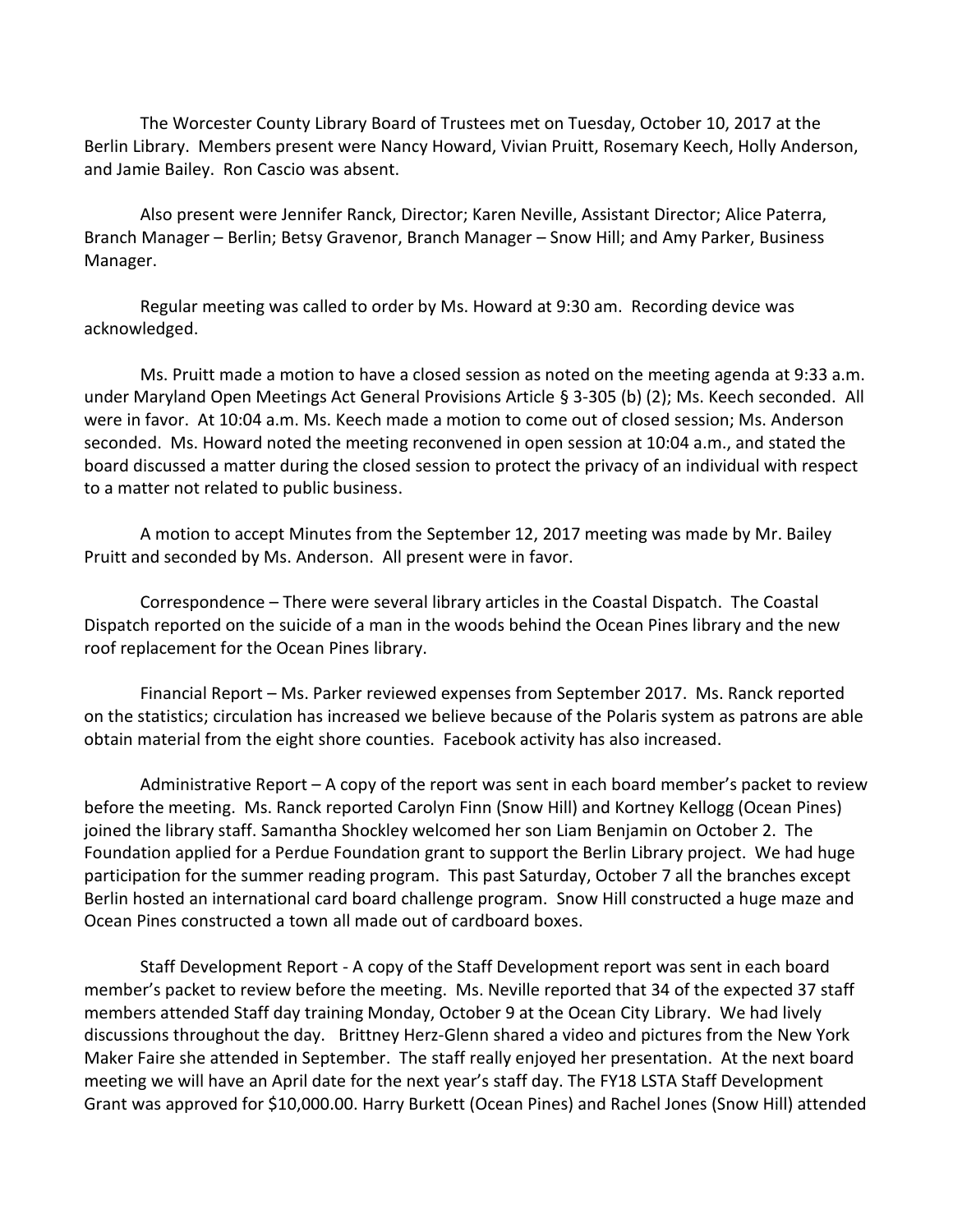Worcester County Library Board of Trustees Minutes, October 10, 2017 Page 2

Mental Health First Aid training September 29 at the Ocean Pines branch library. Karen Neville attended the Statewide Staff Development Coordinators meeting September 29 at Anne Arundel County Library in Odenton. Professional certification for librarians and Maryland State Library updates were the primary discussion topics. Ms. Neville plans to attend FEMA training in Wicomico County, October 23- 25. The training will be conducted by the Maryland Emergency Management Agency. On September 18, Karen Neville attended a webinar offered by the National Network of Libraries of Medicine. The webinar was entitled: I'm a Librarian, Not a Doctor: Providing Consumer Health Information to Public Library Customers. Patti Fentress and Amy Parker attended Until Help Arrives – an emergency preparedness training. The training was coordinated by Worcester County Department of Emergency Services, and Worcester County Volunteer Connection. The training was held at the Ocean Pines branch library.

Old Business – A copy was sent in each board member's pack to review before the meeting. Ms. Ranck reported that the new Berlin project is currently on schedule. Fiber can be installed at the library aerially thanks to help from the Town of Berlin. A proposal from Skyline Technology Solutions is forthcoming. Projected opening day is July 6, 2018. Ms. Ranck will be attending a furniture meeting October 19 and the monthly progress meeting November 2. The Youth Services vehicle has been registered and insured. It is in good shape and provides extra room for transporting program supplies to the five branch libraries.

New Business - The library's Collection Development Policy was last approved by the library board in 2008. A copy of the policy with several suggested additions have been included in the board packet, and reflect the library's revised vision statement and address the local history collection. The library is seeking board approval of the policy at the November meeting. Enclosed in the board packet is a copy of the draft annual plan for FY 2018. The activities set forth will help the library staff meet the goals outlined in the library's Strategic Plan approved at the June 2017 Library Board meeting.The library received a grant from the Maryland State Library in the amount of \$11,000 to implement a food literacy series for all ages. Topics will include nutrition, deciphering food labels, and finding local and seasonal foods. The grant will also enable the library to create programming kits to use at story times and family nights at the library. Many thanks to Brittney Herz Glenn for drafting the application and serving as the Project Director. Mr. Frederick Grant submitted his resignation to the library board on October 4. Mr. Grant was a great source of knowledge about community needs and we were very fortunate he served on the library board. Ms. Ranck will contact Mr. Austin who previously was interested in the position and let the board know.

Ms. Paterra said her staff gets along well and it is like family again. They are excited about moving over to the new branch next year. Ms. Paterra shared that Ashley Cuffee is starting a Girls Who Code program to help close the gender gap in technology. This program is for girls only and will help